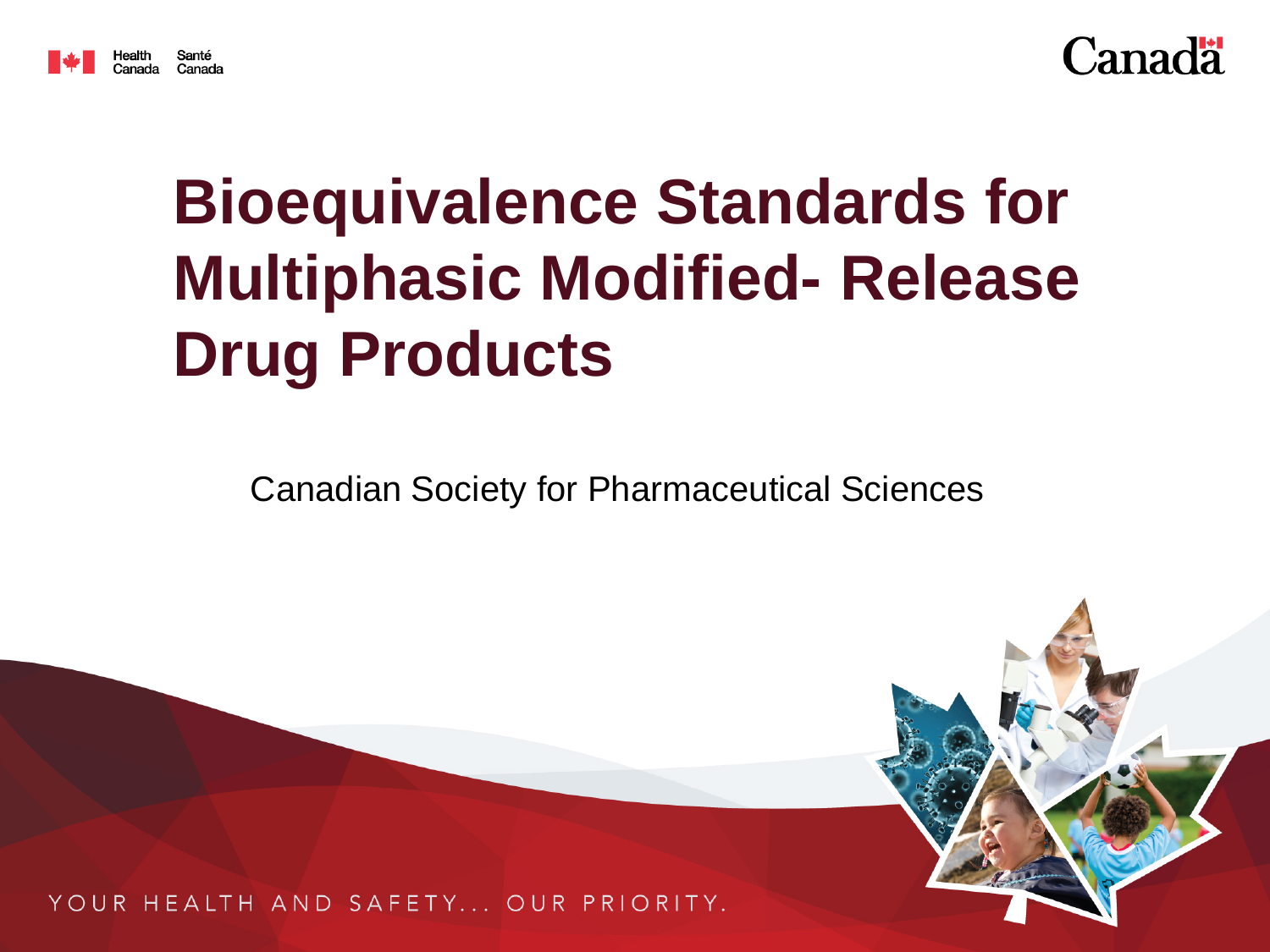#### **Outline**

- Scientific Advisory Panel Bioequivalence Requirements for Modified Release Dosage Forms
- 2017 Notice to Stakeholders
- Stakeholder Comments on Notice
- Final Guidance 2018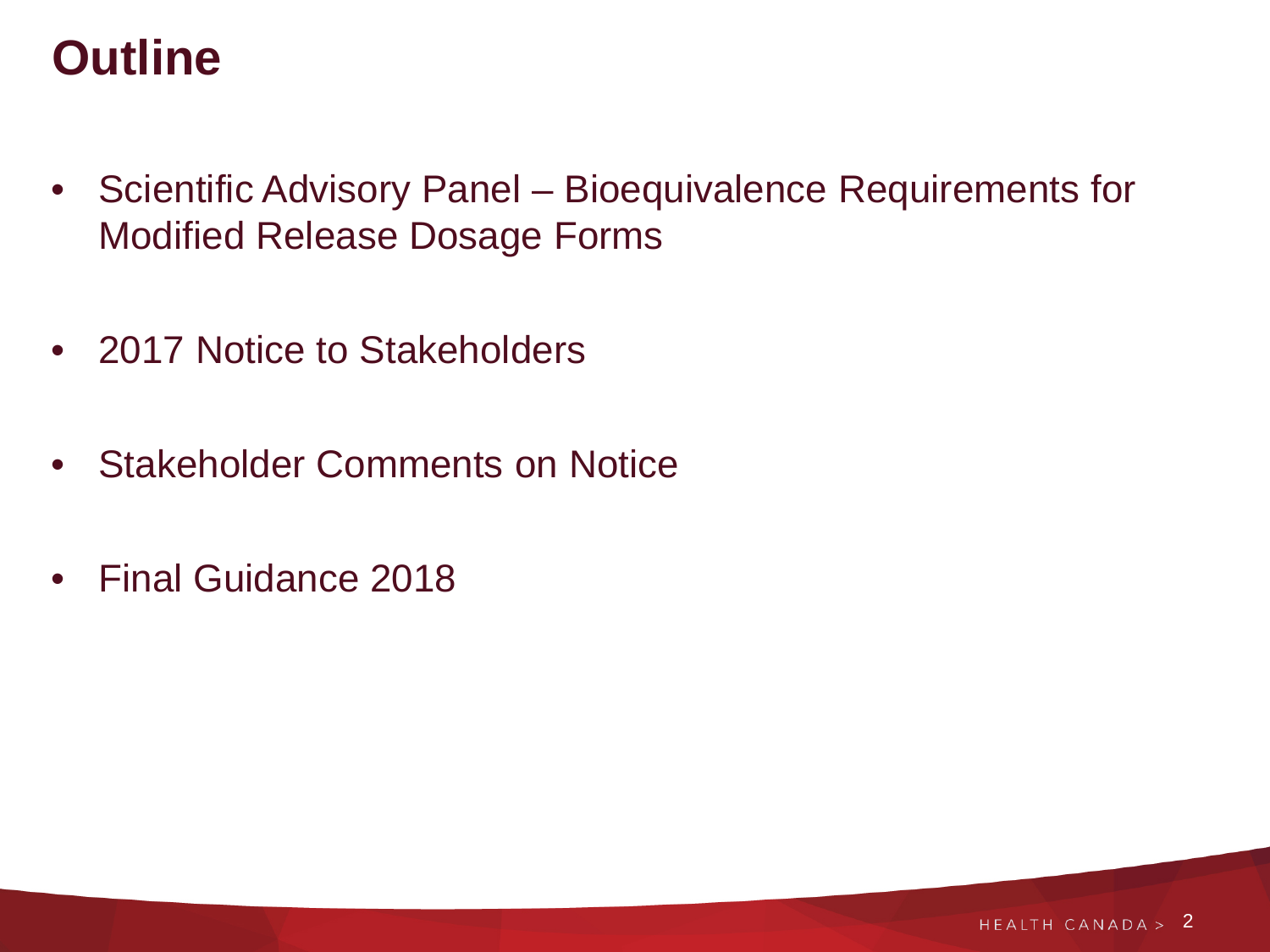#### **Multiphasic Modified Release Dosage Form**

- Formulations designed to provide, after single administration, multiple peaks and troughs in the concentration-time curves (e.g. deliver a rapid onset action followed by a sustained release).
- Can be a combination of immediate release, delayed release, and extended release components within the same product.
- Can occur in a variety of formulations.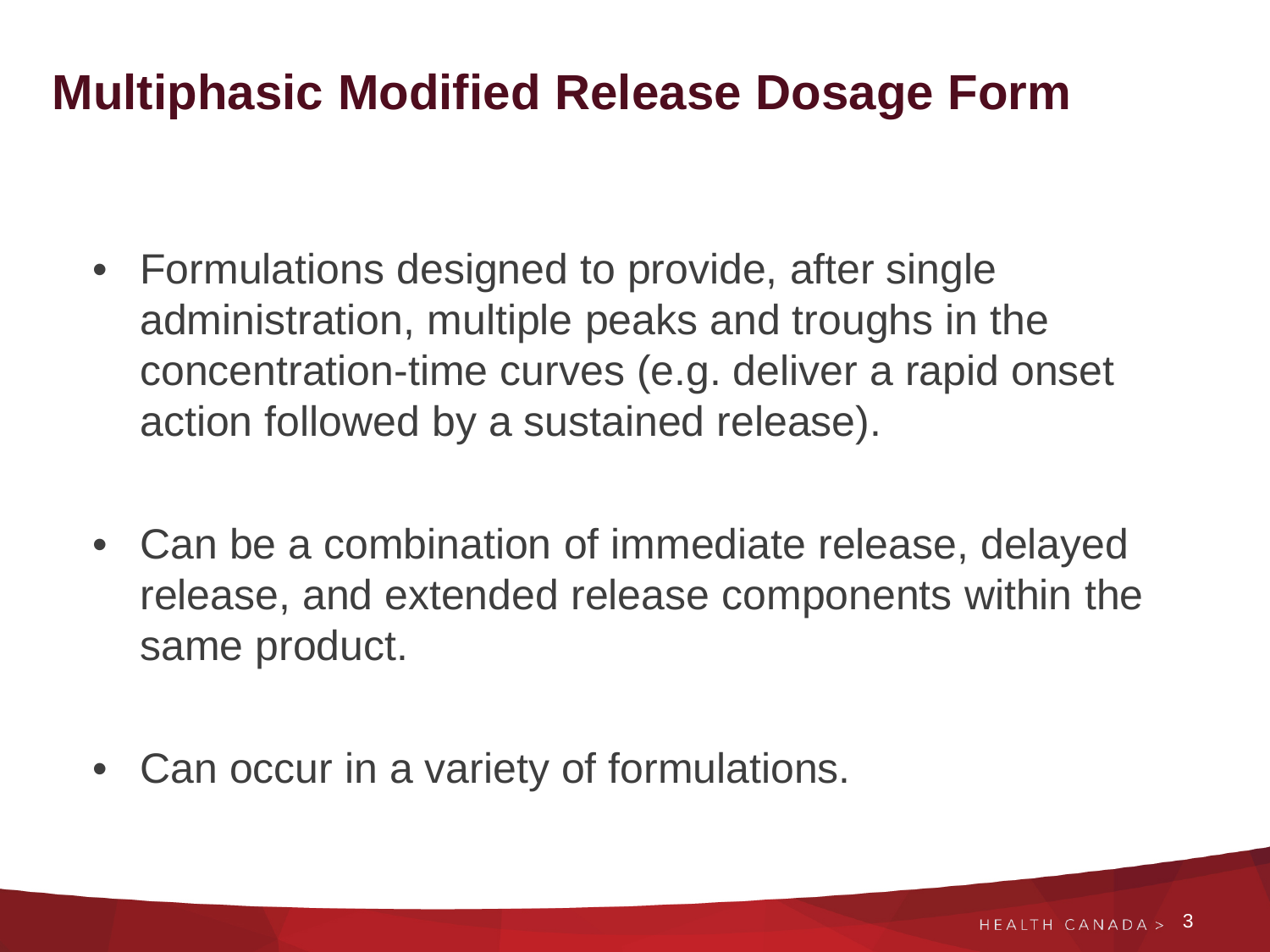### **Scientific Advisory Panel - 2010**

- The introduction of multiphasic modified release products and the development of subsequent entry products using the drugs as the Canadian Reference Product led Health Canada to determine whether BE requirements were sufficient.
- In 2010, Health Canada convened a Scientific Advisory Panel on Bioequivalence Requirements for Modified Release Dosage Forms.
- Two key questions were put before the panel
	- Were the current comparative bioavailability metrics and standards adequate for modified release dosage forms?
	- If current metrics and standards are considered inadequate what metrics and standards would be recommended and under what circumstances would they be applied?
- The format of the meeting allowed for direct stakeholder involvement to allow for greater transparency in policy development.
	- Presentations provided by government, industry, and academia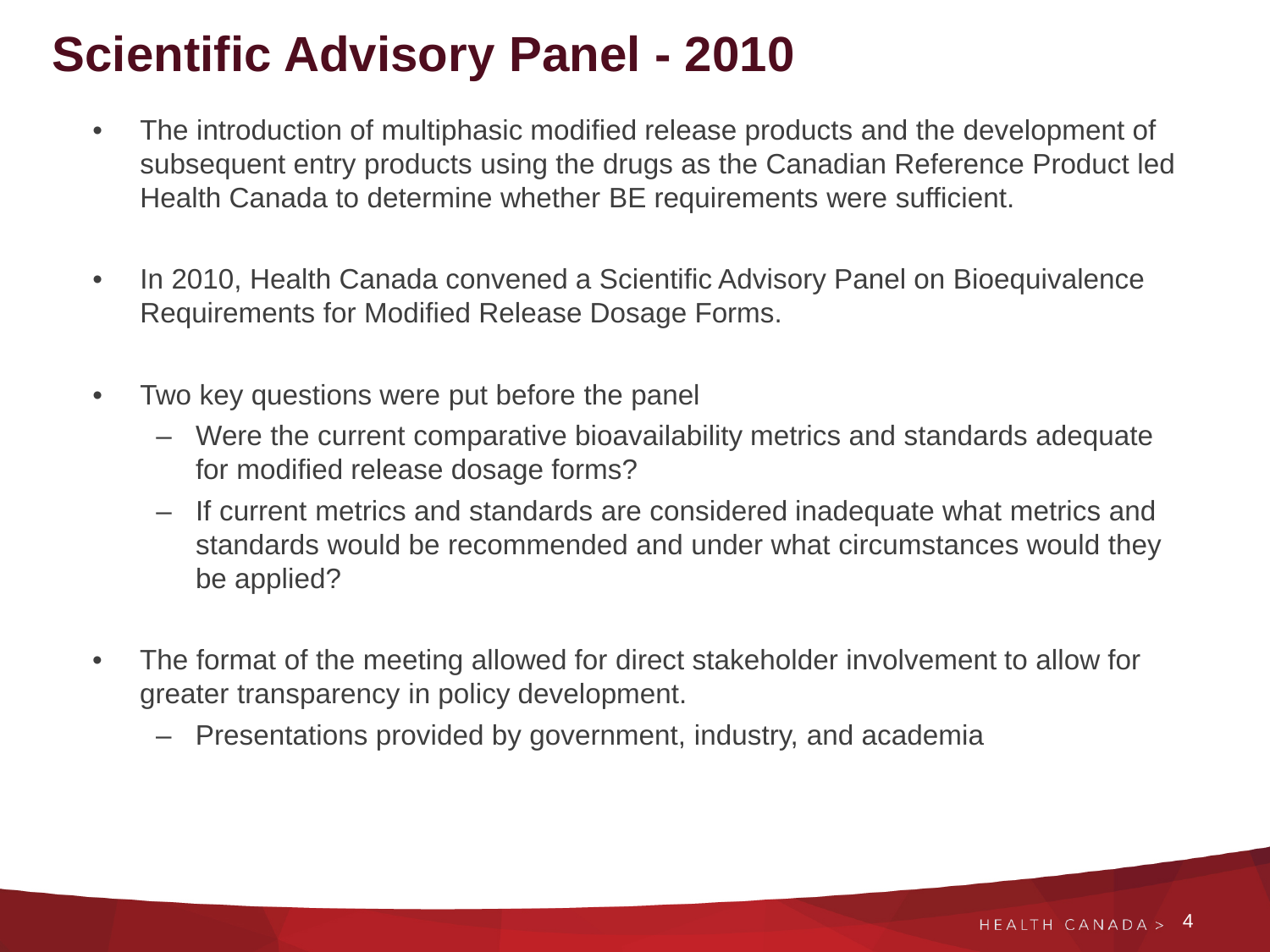#### **Scientific Advisory Panel Recommendations**

Presentations were made to the SAP specific to multiphasic release products and the deliberations by the SAP took these into consideration when making the following recommendations.

#### **Were the current comparative bioavailability metrics and standards adequate for modified release dosage forms?**

The current comparative metrics and standards are adequate, with rare exceptions, such as time sensitivity of drug release to elicit a therapeutically significant outcome.

The evidence to support exceptions must be in the product monograph of the original product and changes in rate of drug delivery throughout the day must be reconciled with matching generally accepted and clinically relevant response data generated from a well designed randomized clinical trial program

**If current metrics and standards are considered inadequate what metrics and standards would be recommended and under what circumstances would they be applied?**

For the rare exceptions possible, the metrics and standards would need to be addressed on a case by case basis.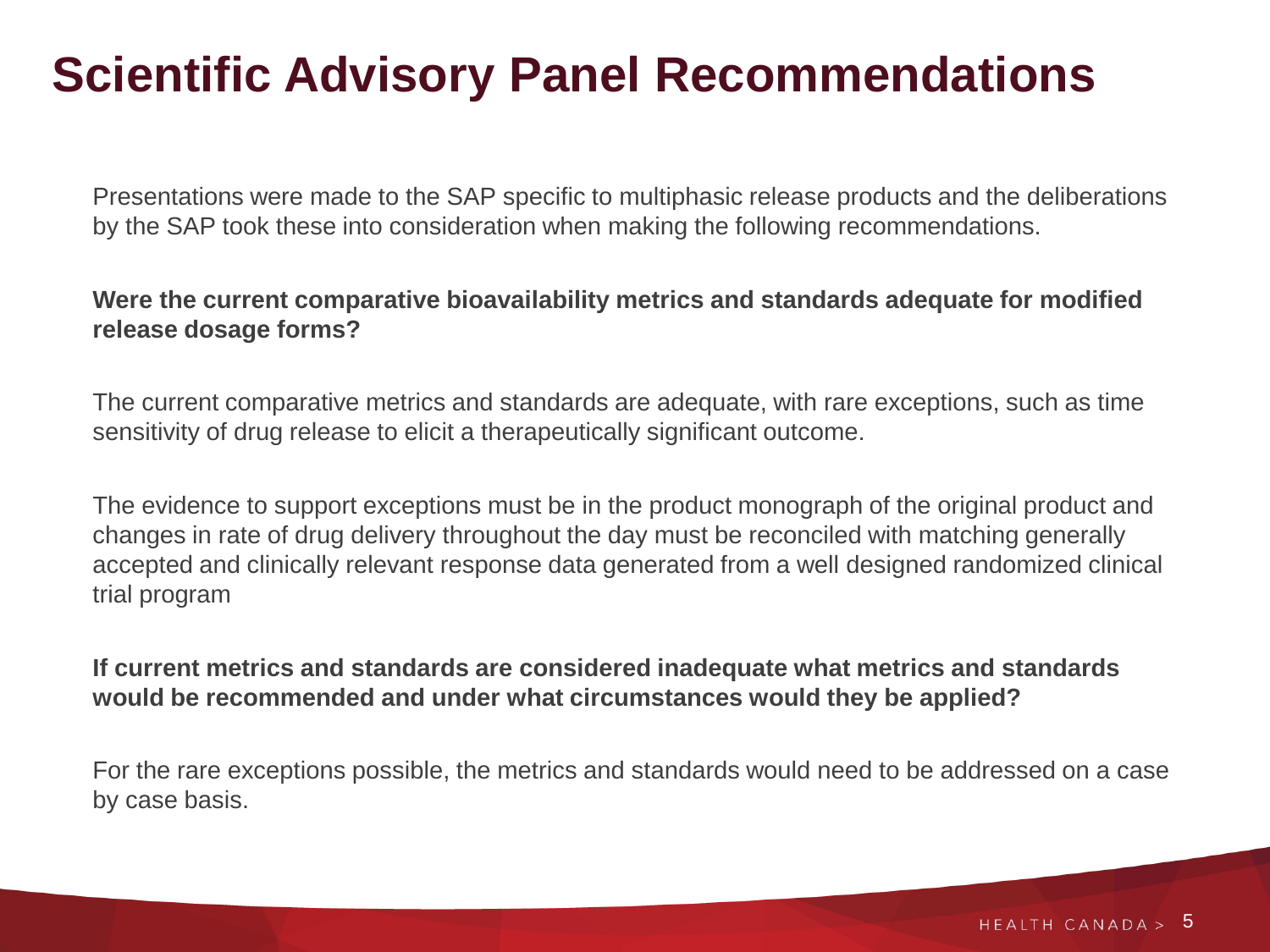#### **Notice of Proposed Modifications to Guidance**

In July, 2017 Health Canada published a notice with proposed modifications to the bioequivalence standards for multiphasic modified-release drug products.

•Modified-release products with multiphasic plasma concentration profiles demonstrated to be integral to their therapeutic effect will be subject to standards on the partial area under the concentration versus time curve (pAUC), defined over a restricted time interval(s) after drug administration. These standards will be applied in addition to those normally applied in the assessment of bioequivalence (i.e. AUC and  $C_{\text{max}}$ ). Specifically, standards based on the 90% confidence interval of pAUC metrics should be met.

•The requirement for pAUC assessment metrics for multiphasic modified-release formulations will be based on data available from various sources, including but not limited to peer-reviewed scientific literature and the approved Canadian labelling, as applicable.

•The time course of changes in the rate of drug delivery throughout the day should be reconciled with generally accepted and clinically relevant response data generated from a well-designed randomized clinical trial program.

•The specific pAUC time intervals to be considered will be based on clinical data showing the therapeutic relevance of the particular time interval (e.g. early onset, maintenance, dose clearance, fasted versus fed state). Selected time intervals should be justified, specified a priori and applied to all study subjects for both the test and reference products.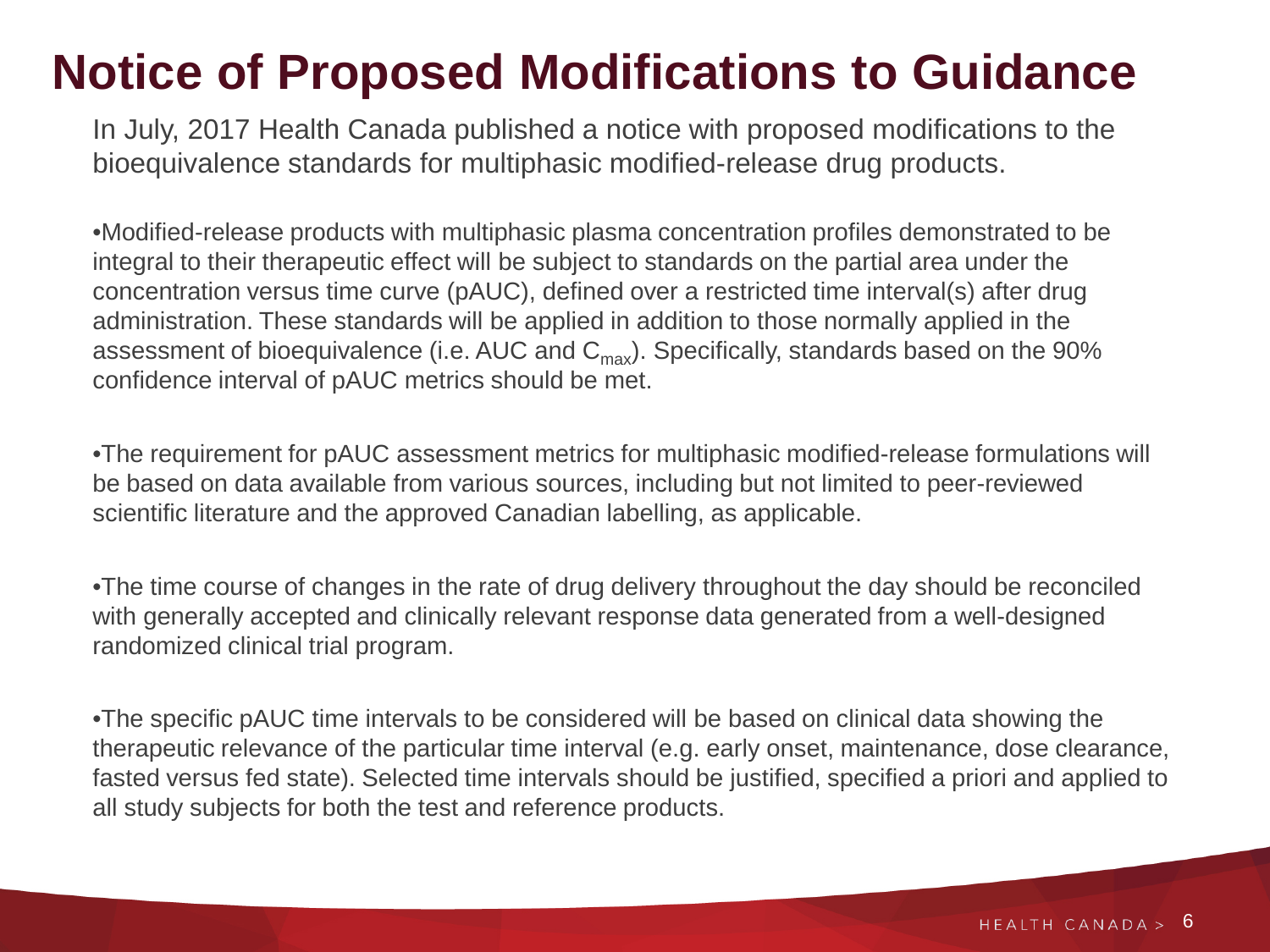#### **Stakeholder Response to Notice**

Over 30 comments received from stakeholders (Industry, Association, Healthcare providers)

Key Issues:

•Proposed requirements should apply to products beyond solid oral products (IM, SC, Transdermals)

•Data to determine application of the additional standards be broader than just RCTs

•Standards should be applied retroactively

•Clearly identify products that are subject to the new standards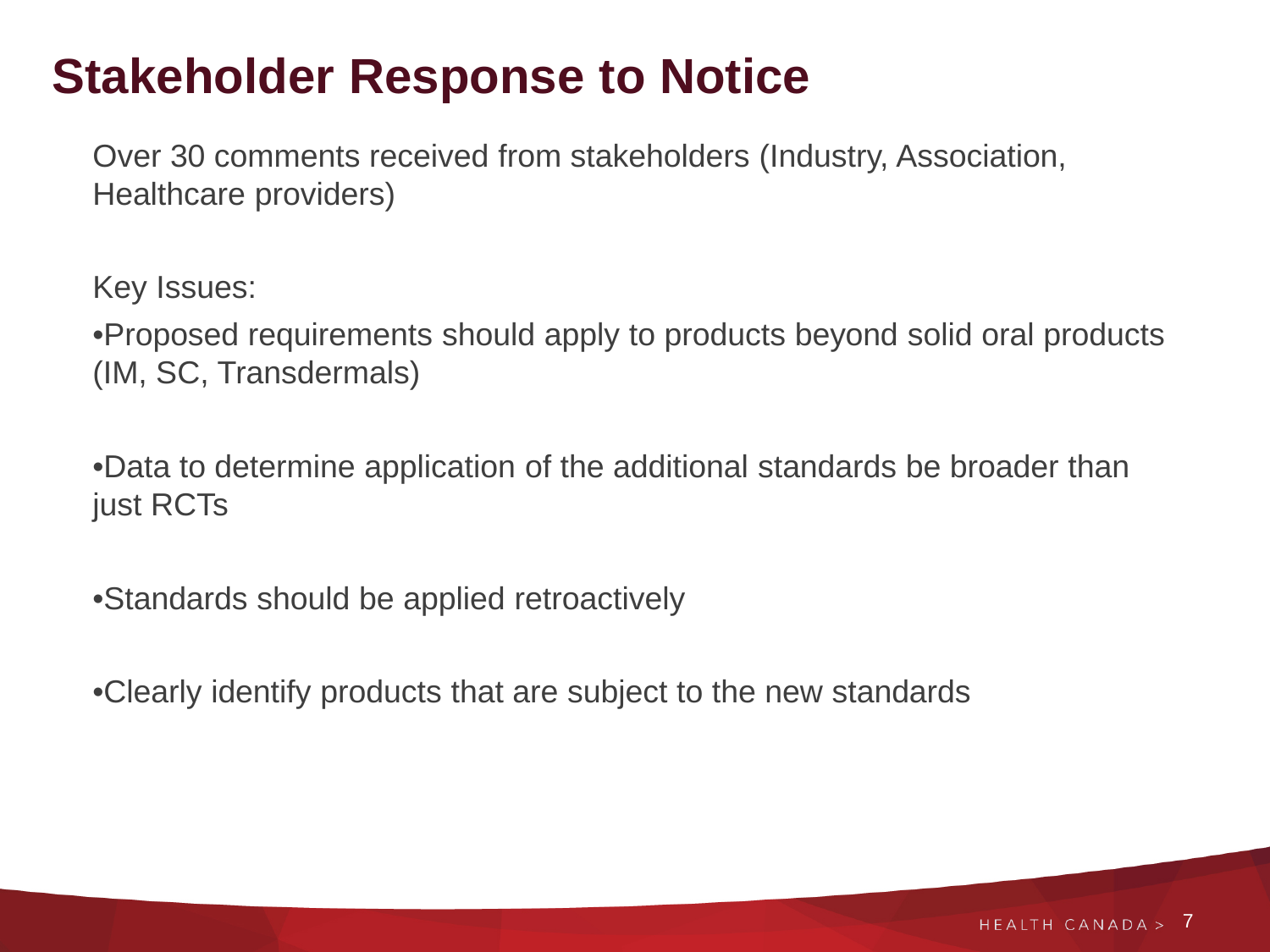- Proposed requirements should apply to products beyond solid oral products (IM, SC, Transdermals)
	- Given that the focus of the current guidance is solid oral dosage forms, inclusion of specific statements on injectables would require consultation beyond the scope of the current exercise.
	- However, should a product in a dosage form other than a solid oral have evidence demonstrating that the multiphasic profile was intergral to the therapeutic effect then application of the standard could be considered.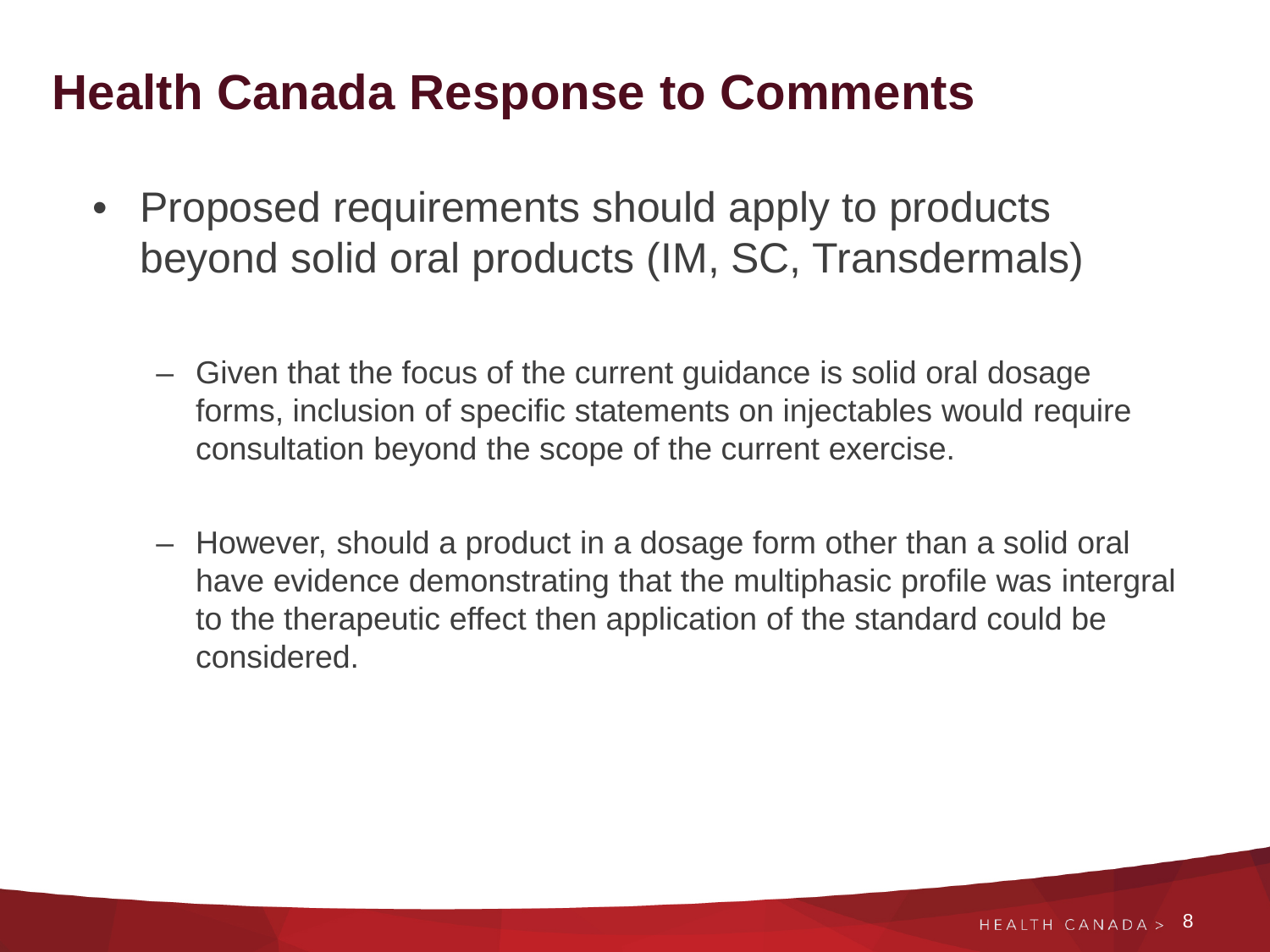- Data to determine application of the additional standards should be broader than just RCTs
	- The proposed wording states "The requirement for pAUC assessment metrics for multiphasic modified-release formulations will be based on data available from various sources, including but not limited to peer-reviewed scientific literature and the approved Canadian labelling, as applicable."
	- The data needs to be robust and clearly establish linkage between multiphasic profile and therapeutic effect.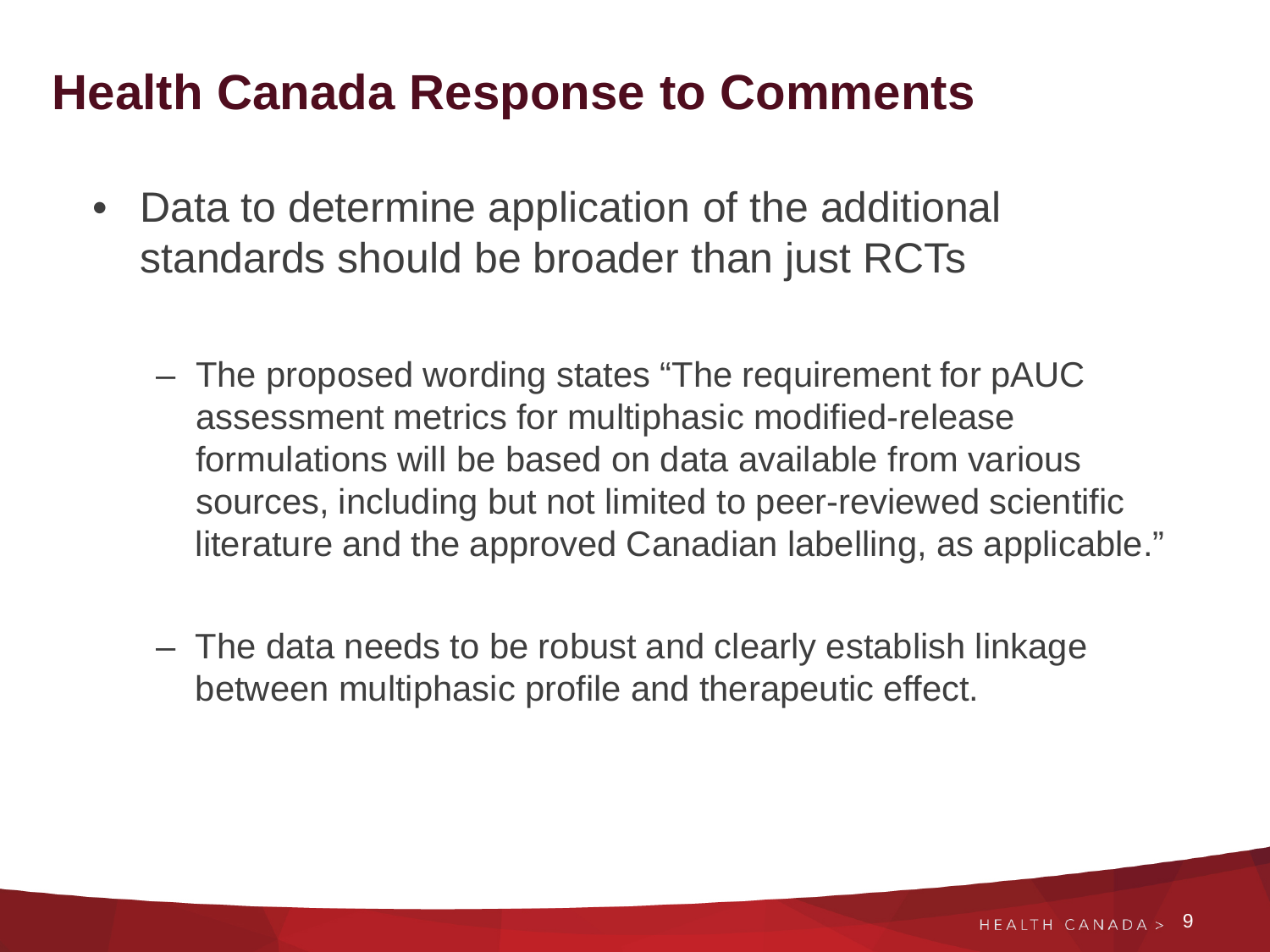- Standards should be applied retroactively
	- Where a safety or efficacy issue is seen, an approved product will need to be re-assessed.
	- To date there has not been an instance identified that would require reassessment of marketed products.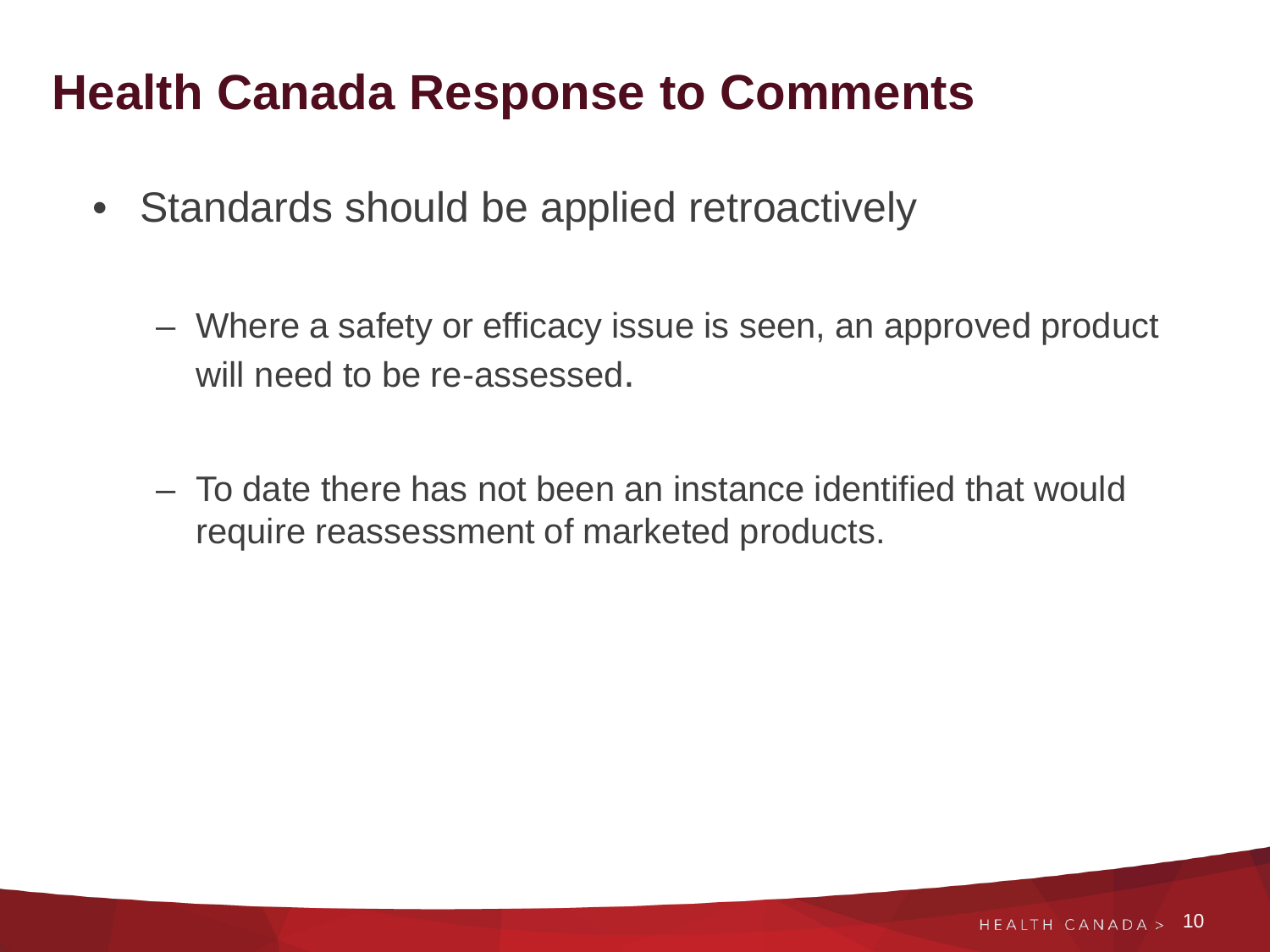- Clearly identify products that are subject to the new standards
	- Health Canada will consider publishing names of reference products that necessitate standards on pAUC, when it is demonstrated that those products require special standards. Currently, appropriate data has not been provided for any products.
	- Companies are invited to ask Health Canada, prior to developing a product, whether standards on pAUC are expected to be applied for a particular product. It is anticipated that the innovator product's product monograph will contain sufficient information to prompt sponsors to make such enquiries.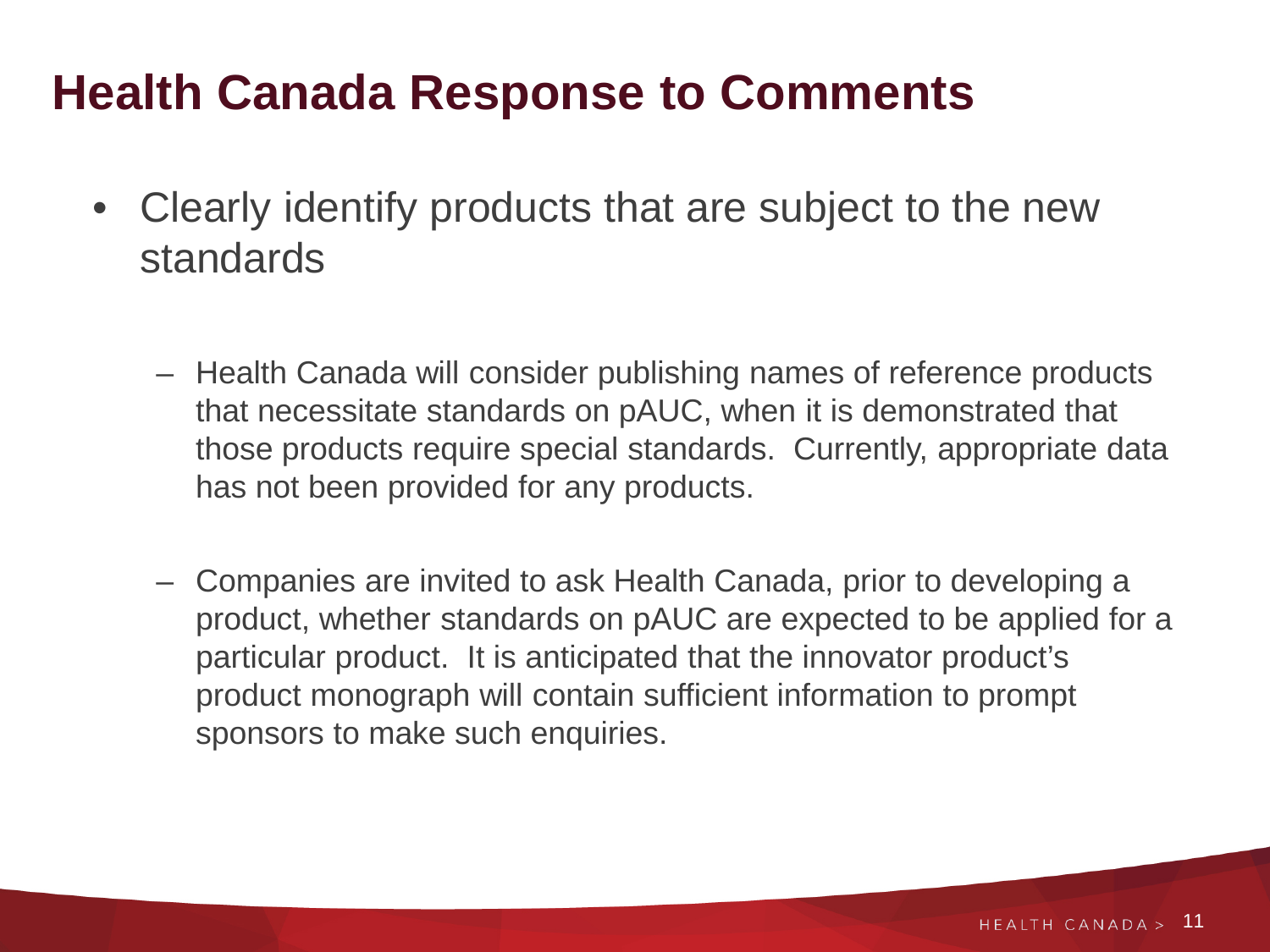#### **Final Guidance Document**

- The comments received from stakeholders did not alter the requirements proposed in the notice and the updated Guidance Document – Comparative Bioavailability Standards: Formulations Used for Systemic Effects was published in July, 2018.
- While this publication established clarity for both the innovative and generic pharmaceutical industry, it should be noted that these standards could have been applied if required prior to publication.
- Though specific to solid oral dosage forms could be applicable to other formats if warranted by the evidence.
- Where relevant, information will be included in Product Monograph. However, Health Canada can rely on additional sources of data to determine whether or not a requirement for pAUC assessment metrics is warranted.